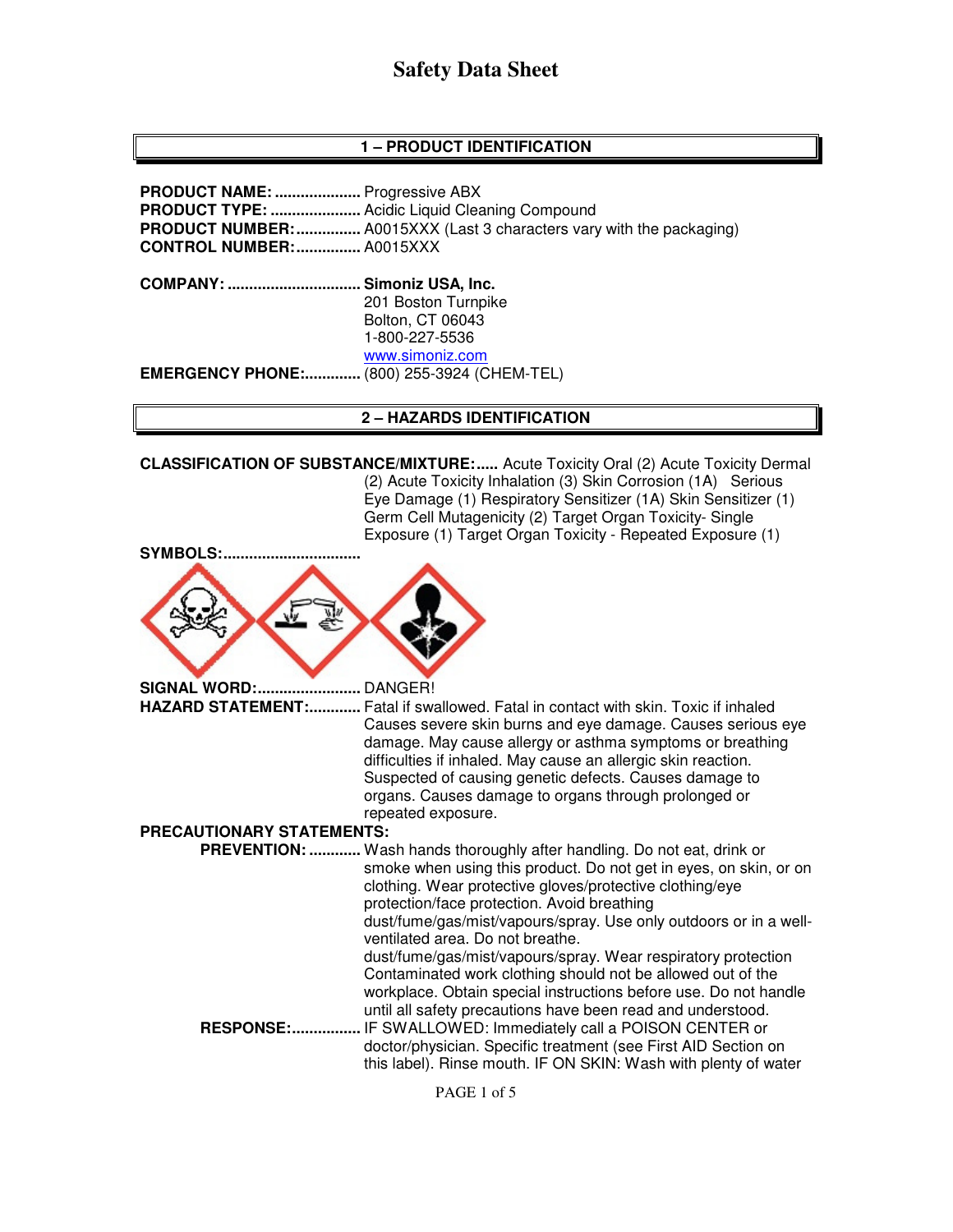# **Safety Data Sheet**

and soap. Immediately call a POISON CENTER or doctor/physician. Remove/Take off immediately all contaminated clothing. IF INHALED: Remove victim to fresh air and keep at rest in a position comfortable for breathing. Call a POISON CENTER or doctor/physician. IF SWALLOWED: Call a POISON CENTER or doctor/physician if you feel unwell. IF ON SKIN (or hair): Remove/Take off immediately all contaminated clothing. Rinse skin with water/shower. Wash contaminated clothing before reuse. IF IN EYES: Rinse cautiously with water for several minutes. Remove contact lenses if present and easy to do – continue rinsing. If experiencing respiratory symptoms: Call a POISON CENTER or doctor/physician. If skin irritation or a rash occurs: Get medical advice/attention. Take off contaminated clothing and wash before reuse. IF exposed or concerned: Get medical advice/attention. IF exposed: Call a POISON CENTER or doctor/physician. Get Medical advice/attention if you feel unwell. **STORAGE: ..................** Store locked up.  **DISPOSAL: .................** Dispose of container and contents in accordance with local

#### **3 – COMPOSITION / INFORMATION ON INGREDIENTS**

regulations.

Hydrofluoric Acid Phosphoric Acid 1-5

# Water 7732-18-5 60-90 2-Butoxy Ethanol 111-76-2 111-76-2 1-5

**INGREDIENT C.A.S. NUMBER CONCENTRATION (%)** 

#### **4 – FIRST-AID MEASURES**

|                            | <b>BREATHING (INHALATION):</b> If this product is inhaled, get immediate medical attention!<br><b>SWALLOWING (INGESTION):.</b> DO NOT INDUCE VOMITING! Drink a large quantity of water,<br>followed by either milk or a minimum of 2 teaspoons of milk of<br>magnesia. Do not attempt to give liquids to an unconscious<br>person. Get immediate medical attention! |
|----------------------------|---------------------------------------------------------------------------------------------------------------------------------------------------------------------------------------------------------------------------------------------------------------------------------------------------------------------------------------------------------------------|
| <b>EYES: </b>              | Flush eyes with a large quantity of fresh water for at least 15                                                                                                                                                                                                                                                                                                     |
|                            | minutes. Apply ice compresses and GET IMMEDIATE                                                                                                                                                                                                                                                                                                                     |
|                            | EMERGENCY MEDICAL ATTENTION by an eye specialist. It                                                                                                                                                                                                                                                                                                                |
|                            | may be necessary to take victim to a hospital emergency room.                                                                                                                                                                                                                                                                                                       |
| SKIN (DERMAL):             | Rinse completely from hands, face and clothing. Flush skin with                                                                                                                                                                                                                                                                                                     |
|                            | fresh water for at least 15 minutes. Treat skin with lced aqueous                                                                                                                                                                                                                                                                                                   |
|                            | solution of Benzalkonium Chloride 0.13%. This can be purchased                                                                                                                                                                                                                                                                                                      |
|                            | from most drug stores as "Zephiran" concentrate (Winthrop). To<br>make solution, dilute "Zephiran" concentrate 1 ounce to 1 gallon<br>of water. Get immediate hospital emergency treatment. DO NOT<br>apply this solution to the eyes.                                                                                                                              |
| <b>NOTE TO PHYSICIAN: </b> | Calcium Gluconate gel(2.5%) may also be used to treat skin                                                                                                                                                                                                                                                                                                          |
|                            | exposures.                                                                                                                                                                                                                                                                                                                                                          |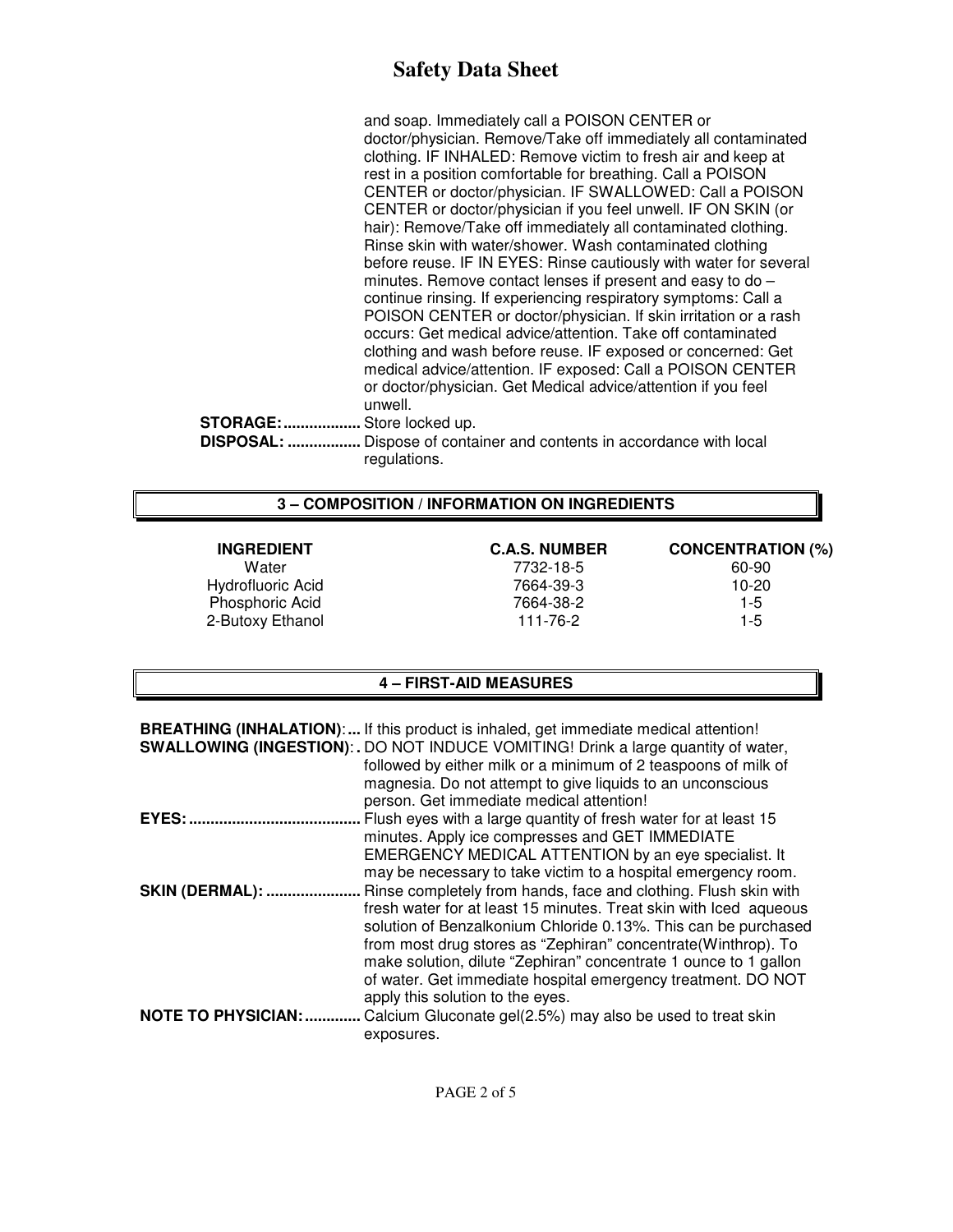# **5 – FIRE-FIGHTING MEASURES**

**FLASHPOINT: ...........................** This product is non-flammable.

**EXTINGUISHING MEDIA:.........** This product is non-flammable. Use extinguishing media suitable for materials already burning.

**SPECIAL FIRE FIGHTING PROCEDURES: ............** Firefighters working in areas where this product is present should be equipped with an approved, fully enclosed SCBA with a plastic hood window.

**UNUSUAL FIRE AND EXPLOSION HAZARDS: ......** None known.

### **6 – ACCIDENTAL RELEASE MEASURES**

**SPILL PROCEDURES: .............** Dike to prevent spillage into streams or sewer systems. Consult local, state and federal authorities.

**WASTE DISPOSAL: .................** As recommended by local, state and federal authorities.

#### **7 – HANDLING and STORAGE**

**STORAGE: ................................** Do not store in metal or glass containers. Store at ambient temperatures. Keep from freezing. Product mist will etch glass. DO NOT TRANSFER TO UNMARKED CONTAINERS. KEEP AWAY FROM CHILDREN. **HANDLING: ...............................** Under normal use according to label instructions, special protection should not be necessary. Wear eye protection if product is likely to splash. Do not place this product in an unmarked container! Keep away from children! Spilled material is slippery.

#### **8 – EXPOSURE CONTROLS / PERSONAL PROTECTION**

**RESPIRATORY PROTECTION:** If necessary, use an OSHA approved respirator for acid gases. PROTECTIVE CLOTHING:....... Nitrile, vinyl or neoprene gloves. Splash goggles and face shield. Protective outerwear and boots.

**ADDITIONAL MEASURES: ......** Under normal use according to label instructions, special protection should not be necessary. Wear eye protection if product is likely to splash. Do not place this product in an unmarked container! Keep away from children! Spilled material is slippery.

| <b>INGREDIENT</b> | <b>C.A.S. NUMBER</b> | <b>PEL</b>             |
|-------------------|----------------------|------------------------|
| Water             | 7732-18-5            | No limits established  |
| Hydrofluoric Acid | 7664-39-3            | 3 ppm, 6 ppm STEL      |
| Phosphoric Acid   | 7664-38-2            | 1mg/m3TLV,3mg/m3STEL   |
| 2-Butoxy Ethanol  | 111-76-2             | 20 ppm TLV, 25 ppm PEL |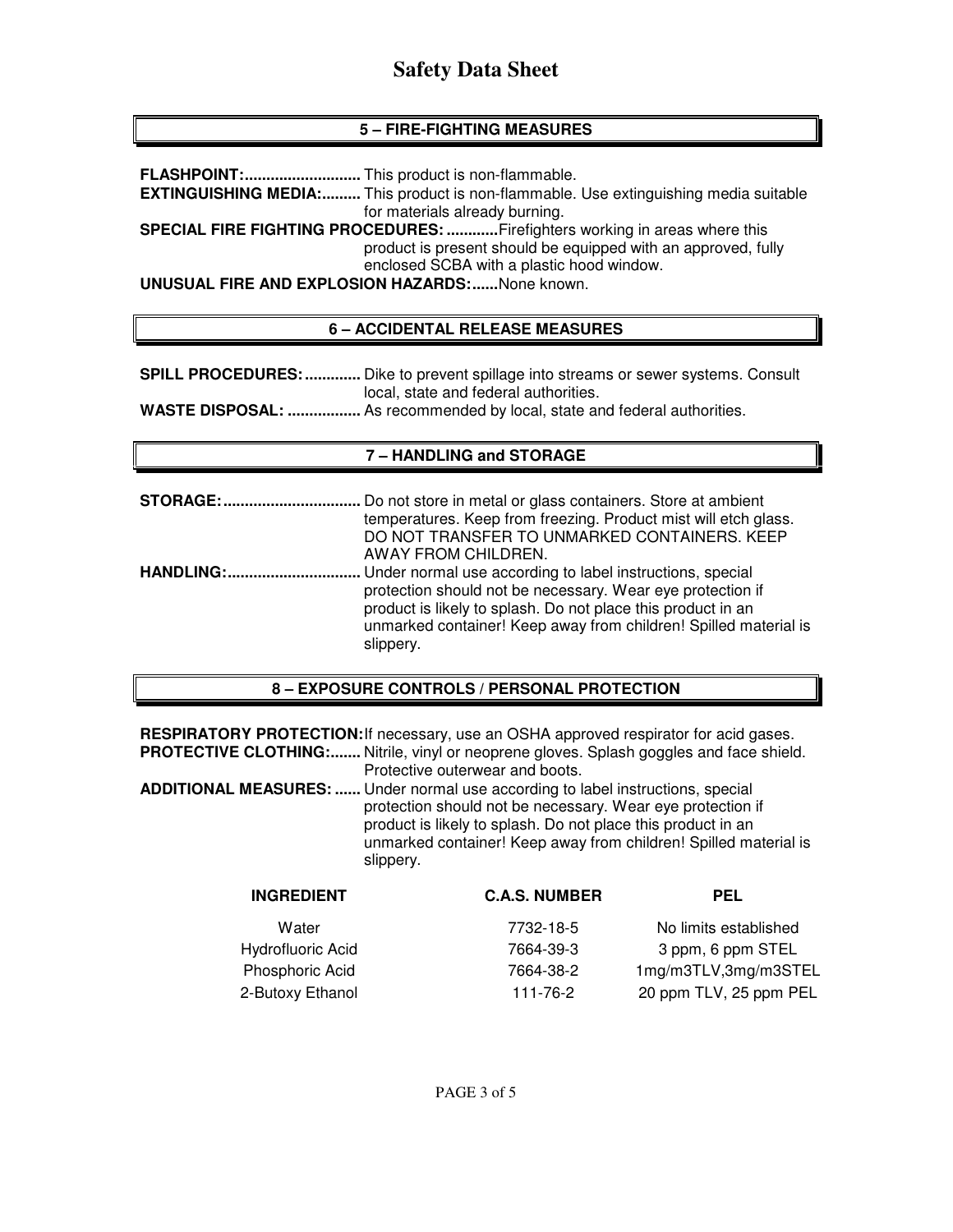### **9 – PHYSICAL / CHEMICAL PROPERITES**

#### **10 – STABILITY and REACTIVITY**

**STABILITY: ...............................** Stable under normal conditions.

**HAZARDOUS DECOMP.: .........** This product not known to polymerize.

**INCOMPATIBILITY: ..................** Ferrous metals, aluminum, zinc, magnesium and any other acid sensitive materials.

#### **11 – TOXICOLOGICAL INFORMATION**

**ROUTE(S) OF ENTRY: .............** Inhalation, skin absorption, or ingestion.

**LISTED CARCINOGEN: ...........** None over 0.1%.

**MEDICAL CONDITION AGGRAVATED: ..................** None known.

**INHALATION: ............................** Inhalation of significant amounts of this product can cause damage to lungs resulting in edema. If victim shows signs of distress, remove to fresh air and get immediate medical attention.

**INGESTION: ..............................** This material can cause burns and serious damage to throat, esophagus and stomach.

**EYES: ........................................** Can cause serious burns and/or blindness.

**SKIN (DERMAL): ......................** This product can cause burns that are not immediately painful. This product will also damage underlying tissues such as nerves or bone. Treat all exposures as serious.

**ACUTE TOXICITY\* (ORAL):…… .............................** 3 mg/kg **ACUTE TOXICITY\* (DERMAL):.. .............................** 34mg/kg **ACUTE TOXCITY\* (INHALATION): ..........................** 5.4 mg/l (Vapor)

**\***Determined using the additivity formula for mixtures (GHS Purple Book, 3.1.3.6)